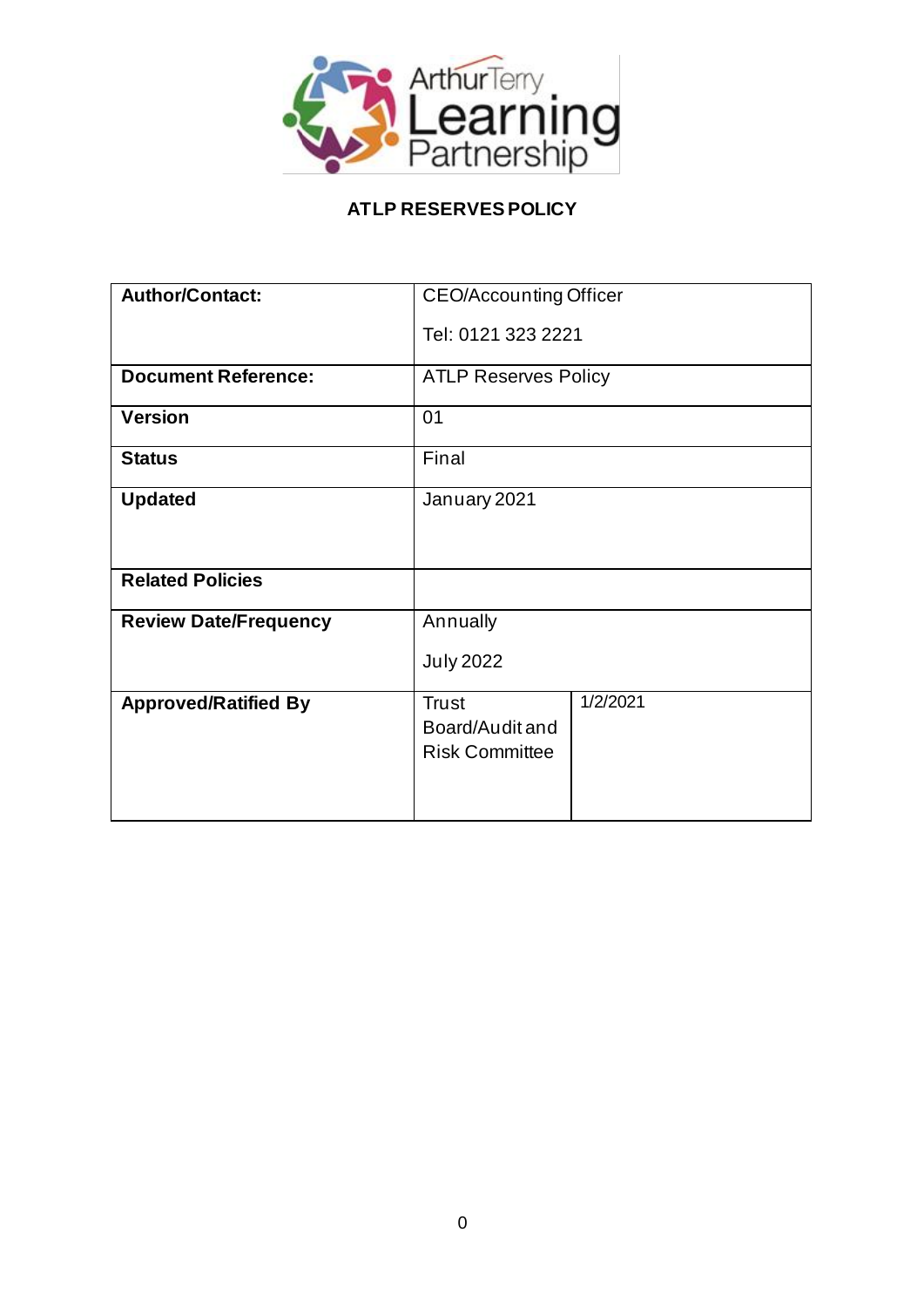

#### **Contents:**

- 1. Purpose
- 2. Types of Reserves
- 3. Management of Reserves
- 4. Reporting and Monitoring Reserves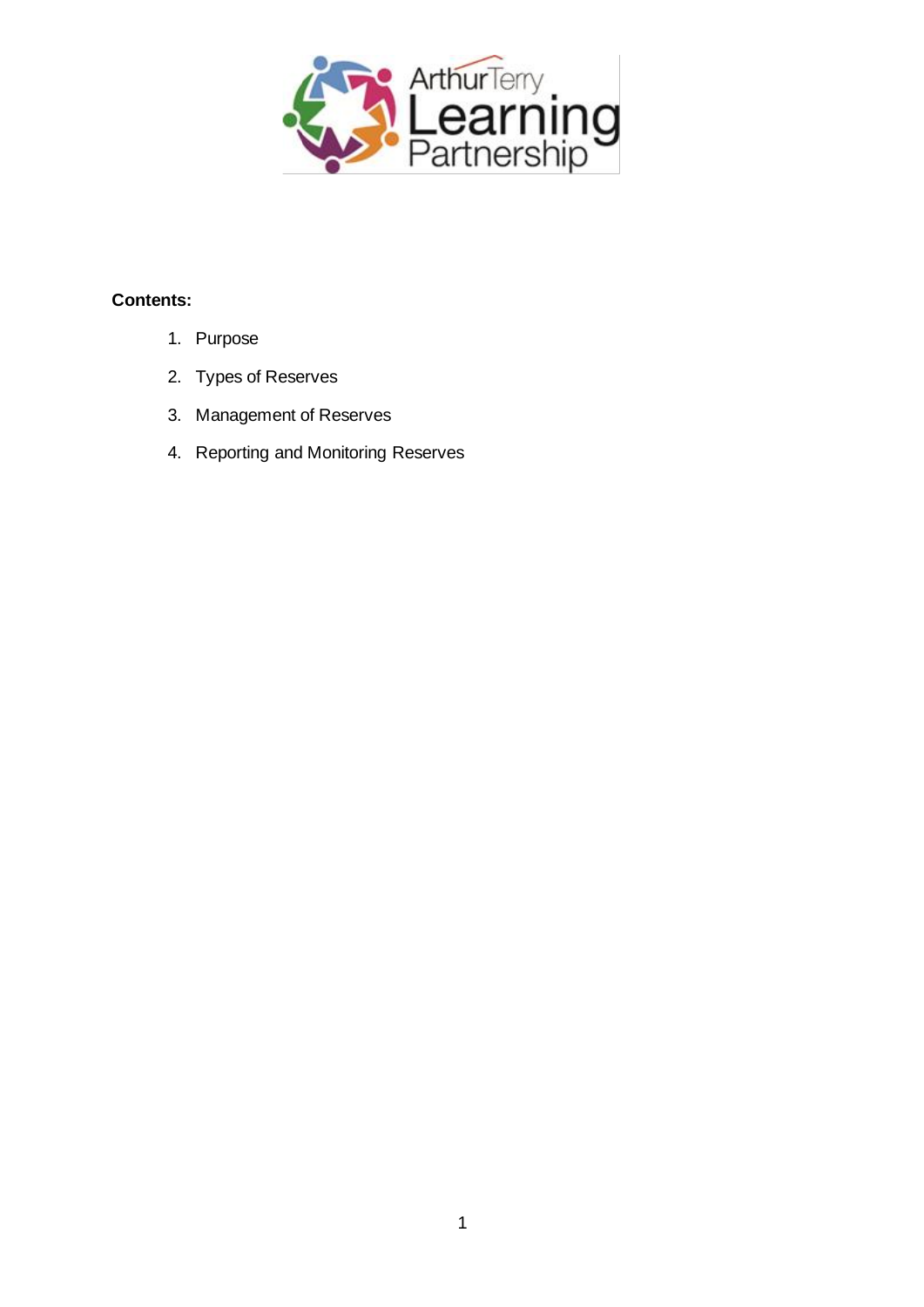

### **1. Purpose**

1.1 The purpose of the reserve policy is to ensure the stability of the Trust, to protect it so that it has the ability to adjust quickly to financial circumstances, such as large unplanned expenditure, cyclical maintenance and working capital requirements.

1.2 Whilst it is not mandatory to hold reserves, it is generally considered good business practice to do so. ATLP holds reserves in order to provide sufficient working capital to cover delays between spending and receipt of grant income, to provide a cushion to deal with unexpected emergencies such as urgent maintenance or long-term sickness where unforeseen costs are incurred and to build up funding for planned future capital projects.

## **2. Types of Reserves**

### **2.1 Unrestricted Reserves**

2.1.1 Unrestricted Reserves (including Designated Reserves) are derived from income funds, grants or donations that can be spent at the discretion of the trustees in furtherance of any of the Trust's objectives.

2.1.2 Unrestricted Reserves are generally defined as funds after excluding:

- endowment funds (permanent & expendable);
- restricted funds; and
- funds that can only be generated on the sale of fixed assets used for charitable purposes.

### **2.2 Restricted Reserves**

2.2.1 Restricted Reserves are only available for expenditure once ATLP has met its commitments and other planned expenditure and is in accordance with the limitations outlined in the original funding.

2.2.2 Restricted Reserves also are inclusive of capital items and are defined as Restricted Fixed Asset Reserves. This reserve is specifically held for capital purposes in furtherance of some particular aspect of the objectives of the Trust.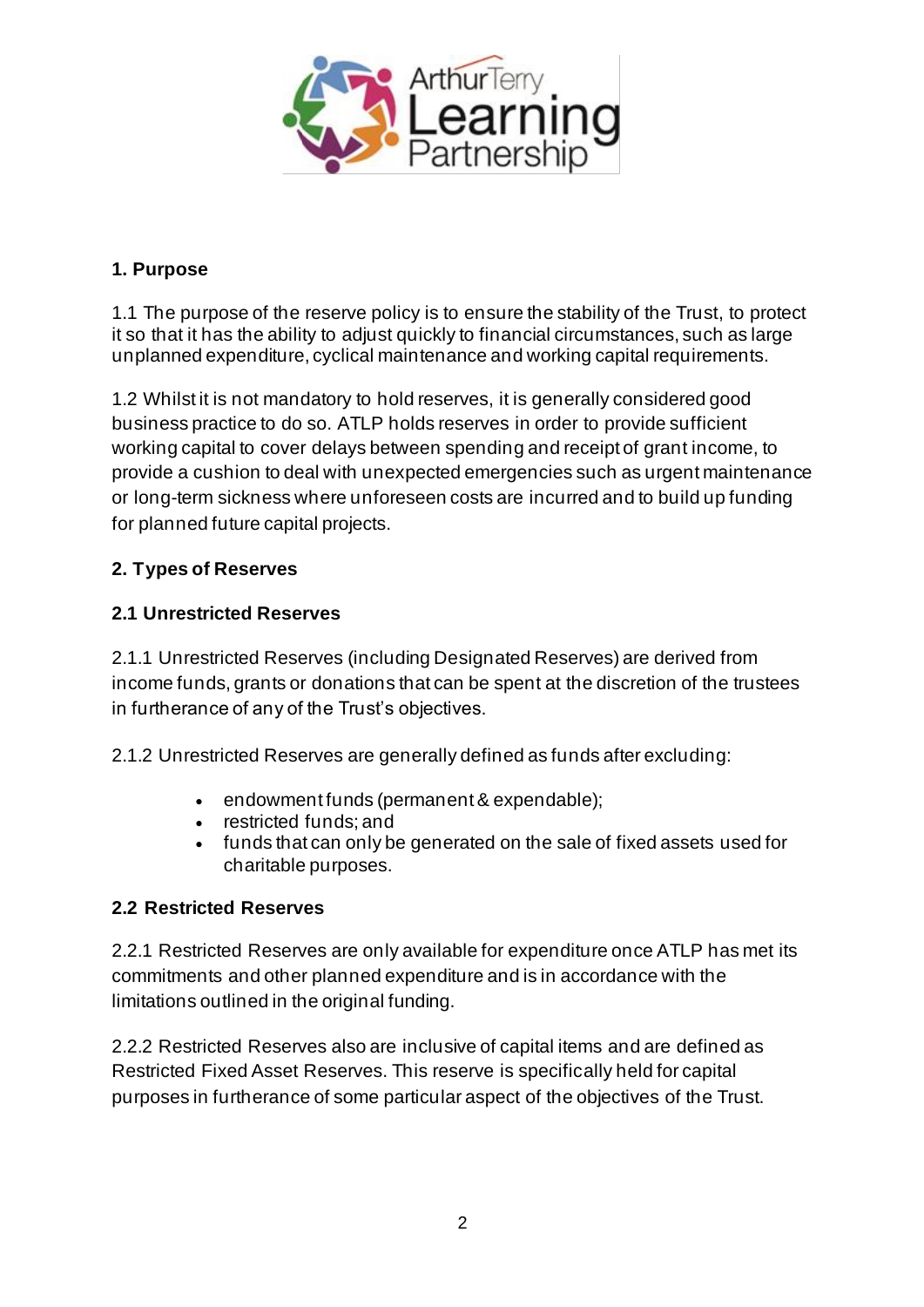

2.2.3 All Restricted Reserves will be generated through improved operational efficiencies and effective manpower planning and resourcing in addition to a proactive programme to identify relevant sources of grant funding.

## **2.3 Designated Reserves**

2.3.1 Designated Reserves are reserves that have been set aside at the discretion of the Trust Board in furtherance of any of ATLP's objectives. Where a designation has been identified, the purpose and timing of any expenditure must be explained.

2.3.2 The target range for any Designated Reserve will be determined by the nature of the designation itself; the reserves will be derived from unrestricted and restricted funds where applicable.

## **2.4 Pension Reserve**

2.4.1 The risk surrounding ATLP's pension liability has been taken into consideration when calculating the target ranges. The presence of a pension surplus or deficit does not constitute an immediate liability or realisable asset and does not mean that the equivalent amount is already committed or no longer available to ATLP.

2.4.2 The presence of a pension surplus or deficit will generally result in a cash flow effect for ATLP in the form of an increase or decrease in employers' pension contributions over a period of years. ATLP is confident that it can meet the required pension contributions from projected future income without significantly impacting upon its planned level of activities.

2.4.3 ATLP continues to calculate its reserves without setting aside a Designated Reserve to cover the pension liability.

## **3. Management of Reserves**

3.1 The **minimum** level for the unrestricted and restricted reserves combined should be equal to one month's average payroll costs or any forecast deficit as highlighted within the 3-year budget forecast, whichever is the greater. These figures should include any new schools with a planned conversion date. The reason for this is to provide sufficient working capital to cover delays between spending and receipt of grant income and to provide a cushion to deal with unexpected emergencies such as urgent maintenance or long term sickness where unforeseen costs are incurred or to ensure that funds cover any expected financial challenges identified in budget forecasting.